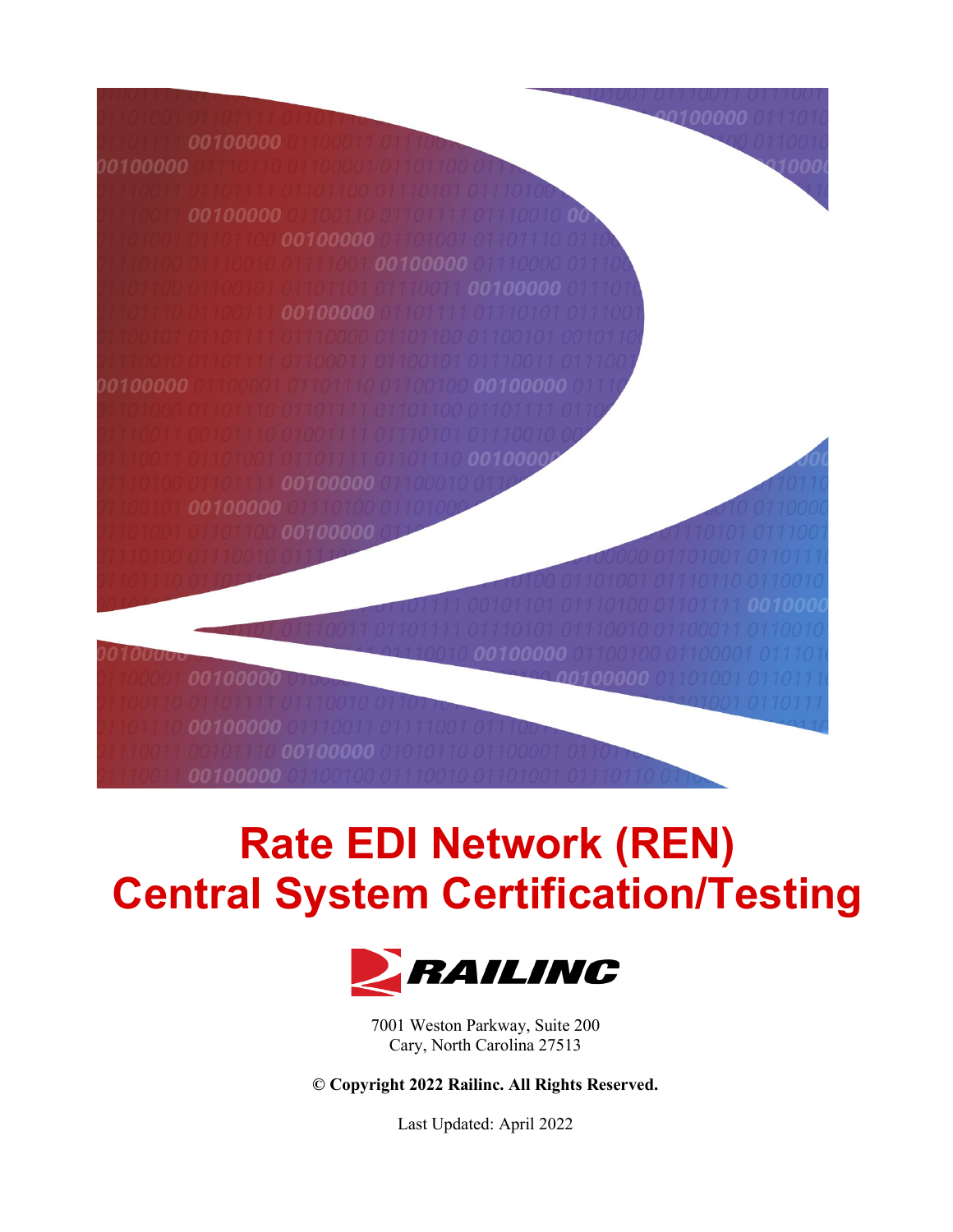# **Table of Contents**

| 1.1   |  |
|-------|--|
| 1.2   |  |
|       |  |
|       |  |
| 3.1   |  |
| 3.2   |  |
|       |  |
| 4.1   |  |
|       |  |
| 5.1   |  |
| 5.2   |  |
| 5.3   |  |
| 5.4   |  |
|       |  |
|       |  |
| 6.1   |  |
| 6.2   |  |
| 6.3   |  |
| 6.4   |  |
| 6.4.1 |  |
| 6.5   |  |
|       |  |
|       |  |
|       |  |
|       |  |
|       |  |

# **List of Exhibits**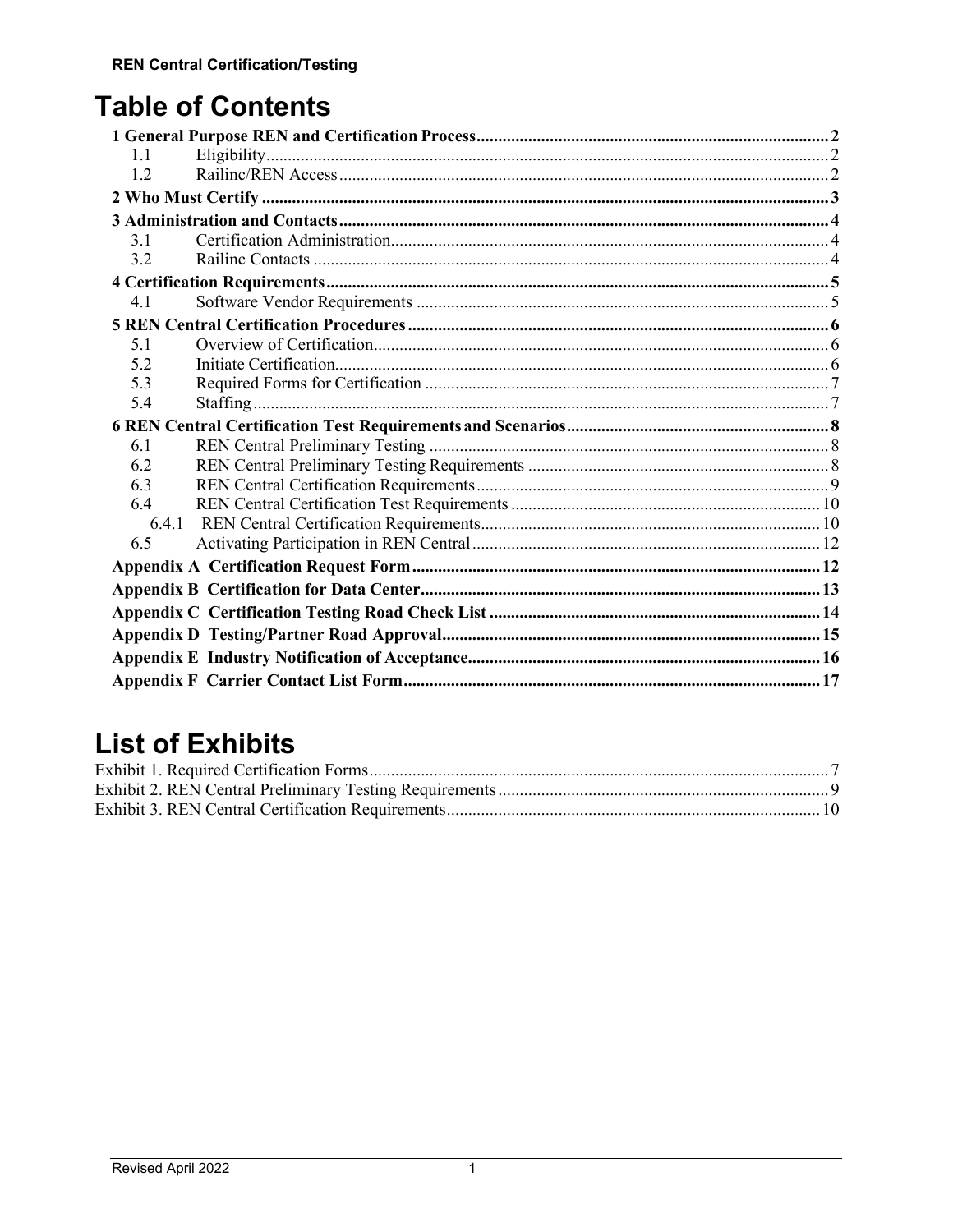# <span id="page-2-0"></span>**1 General Purpose REN and Certification Process**

## <span id="page-2-1"></span>**1.1 Eligibility**

#### <span id="page-2-2"></span>**1.2 Railinc/REN Access**

The Rate EDI Network (REN) Central is a process operated by Railinc. There are a number of methods for exchanging REN messages with REN Central using Electronic Data Interchange (EDI). The size of the railroad will likely influence the method selected. Principal methods available are:

- Direct access to FTP or FTP through VPN to Railinc/REN Central
- Connection to Railinc/REN Central via Dedicated Leased line or Frame Network.
- Communication with Railinc/REN Central via a Value Added Network (VAN) which in turncan link to Railinc via either of the first two methods listed above.

Regardless of the access method selected, a participating railroad (or its authorized agent) must obtain a valid Railinc User ID and have sufficient computer hardware and software to properly exchange settlement data electronically between a carrier's system and the REN Central at Railinc.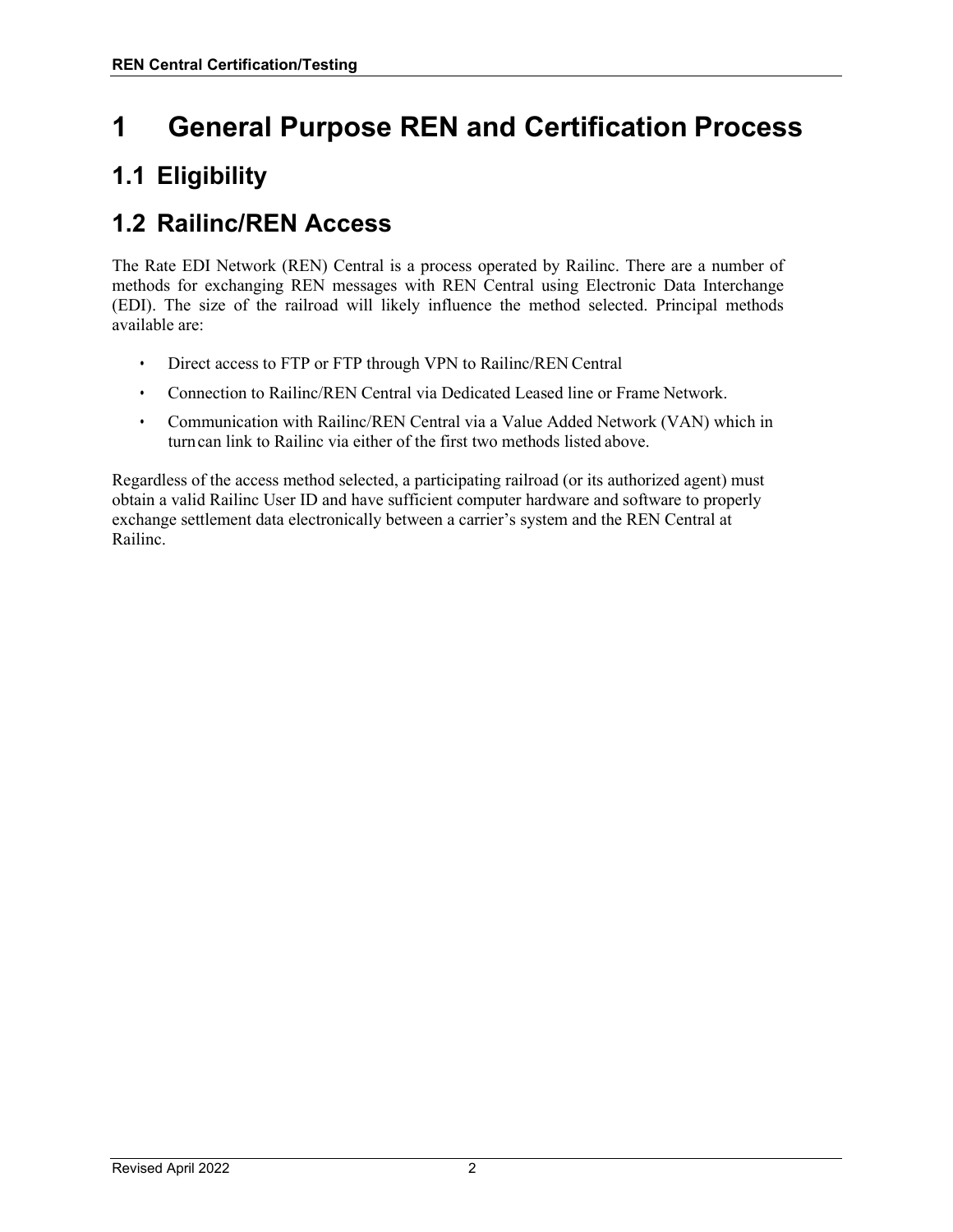# <span id="page-3-0"></span>**2 Who Must Certify**

All roads participating in REN Central are required to complete preliminary testing and certification prior to becoming an active participant.

The preliminary testing and certification/testing process are required in all of the following situations:

- Any road new to REN Central using their own developed system or using a purchasedsystem whether that system was previously certified or not.
- Any active road that is switching to a new software package or new platform, whether or not the system has been previously certified (not to include internal code changes to existingsoftware).
- Any road operating under a new mark or changed mark whether using a new or existingsoftware package and/or new or existing personnel.
- Any active road switching communication protocols at Railinc which involves REN Central and requires a table update (Carrier ID Table, etc.).
- Any new software vendor or existing software vendor that developed their ownsystem/software or purchased an existing system/software whether using new or existing personnel.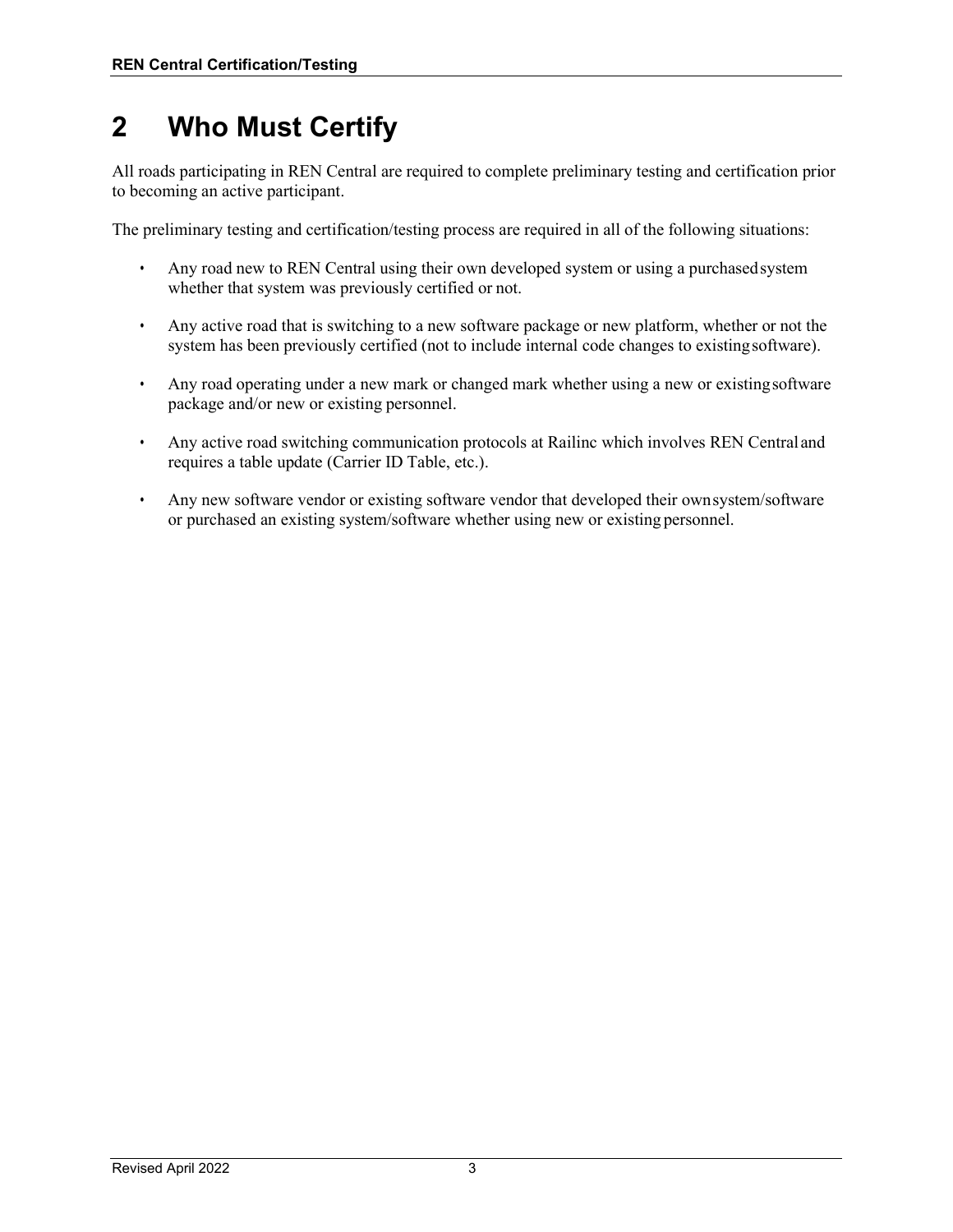# <span id="page-4-0"></span>**3 Administration and Contacts**

### <span id="page-4-1"></span>**3.1 Certification Administration**

Railinc will administer all certification/testing processes dealing with participation in industry related systems. The REN product support group within the Railinc organization will have the specific responsibility to work with the applicant road, REN Central and interfacing/partner railroad(s) to accomplish certification. The assigned partner road should have a direct interchange with the applicant road and will act as a mentor to the applicant road. As such, the partner road will be required to provide approval of the applicant road's ability to actively participate in all aspects of the REN Central process. Railinc will provide all active REN participants notice of the road seeking certification, the assigned partner road(s) and the targeted implementation date. Testing must be completed with at least one nonaffiliated partner road.

The applicant road is responsible for confirming partner roads for certification. Railinc will assist the applicant road with contact information of partner roads.

## <span id="page-4-2"></span>**3.2 Railinc Contacts**

Questions concerning the certification procedures should be directed to Railinc's REN Product Support, but general questions can be directed to Railinc's Customer Success Center at (877) 724-5462, or email: [CSC@railinc.com](mailto:CSC@railinc.com) or [AAR\\_PS@railinc.com.](mailto:AAR_PS@railinc.com)

The ISS and REN certification requirements, forms and access to the User's Manuals may be obtained via an email request to [AAR\\_PS@railinc.com.](mailto:AAR_PS@railinc.com) Requests may also be mailed directly to:

ISS Product Support Railinc 7001 Weston Parkway, Suite 200 Cary, NC 27513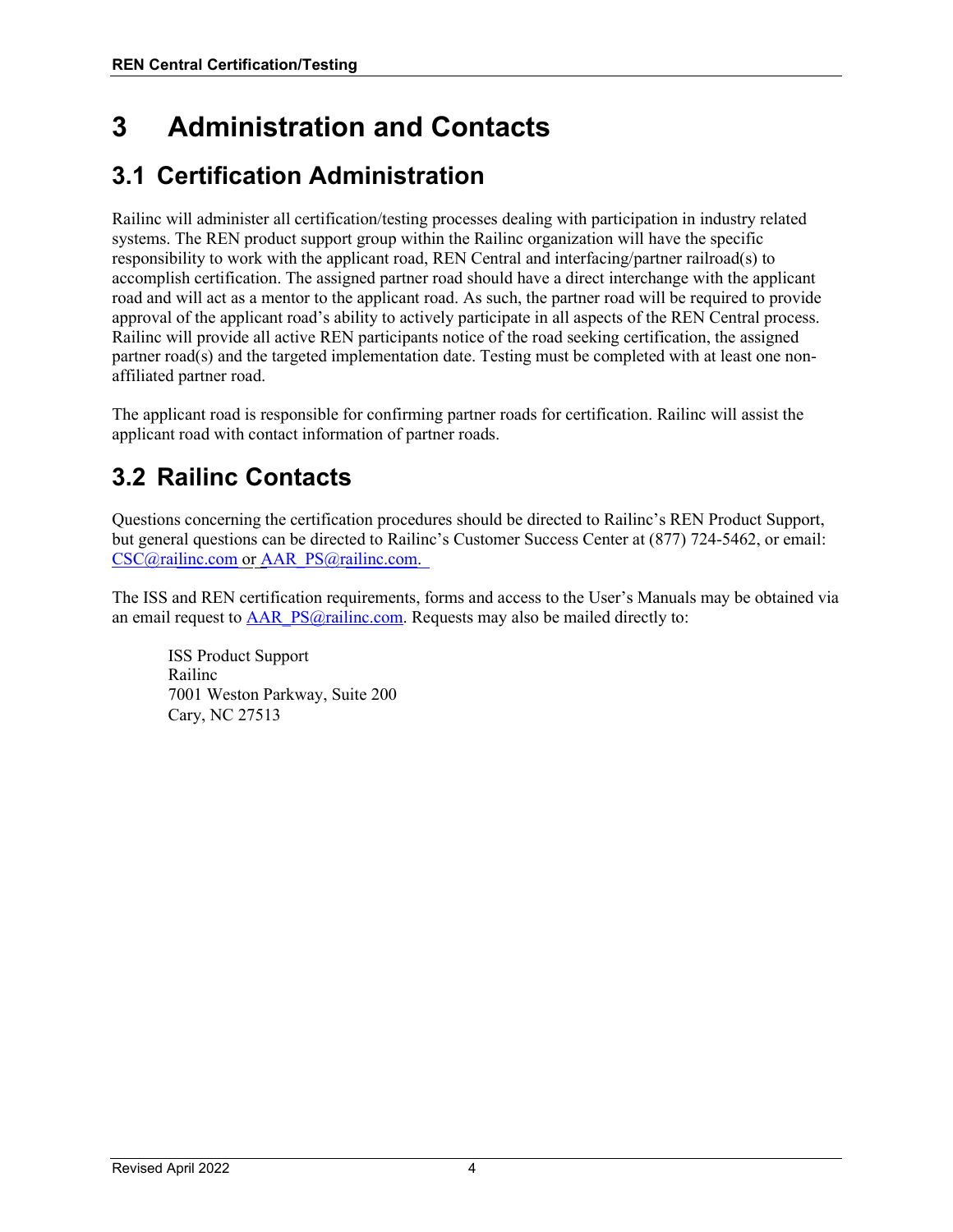# <span id="page-5-0"></span>**4 Certification Requirements**

There are four levels of certification and Railinc will determine which requirement testing will apply for each testing road applying for certification. Railroads must test in the category that fits their railroad revenue class as determined by the AAR.

- 1. **Class I Testing Requirements**—Applicable to any road (active or new) certifying that falls intothe category of a Class I road as determined by AAR guidelines.
- 2. **Non-Class I Testing Requirements** —Applicable to any existing non-Class I road certifyingthat falls into a category other than Class I road as determined by AAR guidelines.
- 3. **Software Change/Communication Change Requirement** —Applicable to any existing or new software vendor that develops or purchases an existing system/software for industry use.

#### <span id="page-5-1"></span>**4.1 Software Vendor Requirements**

Software Vendors with REN systems must be certified. Testing is required to ensure new or existing system/software adhere to AAR Railway Accounting Rules and REN business rules. This will minimize risk to the industry. Software vendors must complete the guidelines for a software change including preliminary testing. The software vendor must follow the guidelines outlined for applicant road.

If the applicant road receives any 997 rejects during preliminary testing, these items must be corrected and retransmitted for review by Railinc. Railinc is responsible for approving or rejecting preliminary testing. The partner road(s) will approve the road/software on the certification/testing requirements.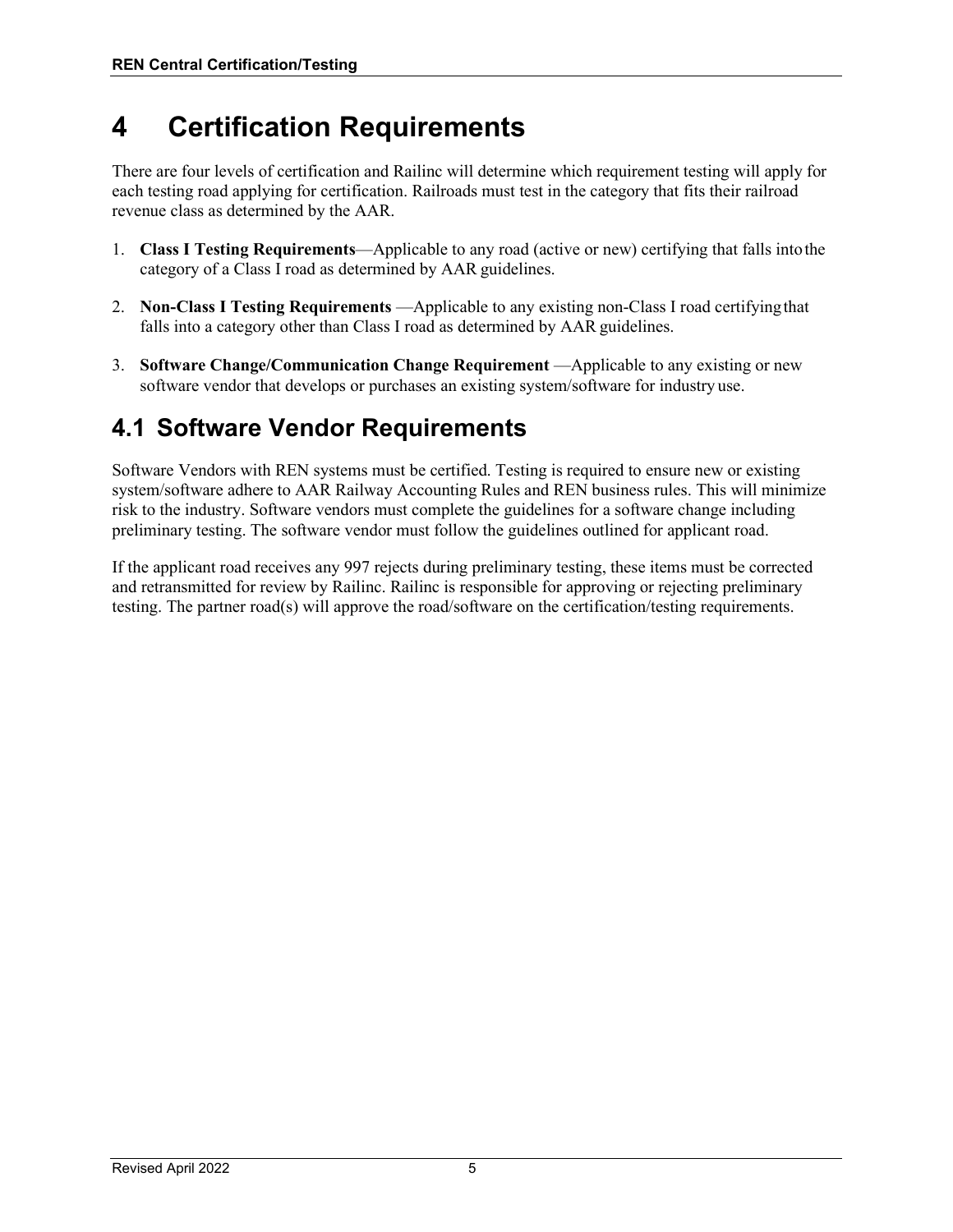# <span id="page-6-0"></span>**5 REN Central Certification Procedures**

#### <span id="page-6-1"></span>**5.1 Overview of Certification**

To initiate the REN Central Certification Process, the certification applicant road submits required forms to Railinc Product Support-REN. Refer to Section 5.3 for a list of the forms.

The applicant road(s) representative will review the types of messages and numbers submitted, ensuring that the number of accepted and rejected messages are within the acceptable ranges. They will also ensure that the Certification applicant road transmitted all of the appropriate types of messages.

The partner road's representative(s) will evaluate the validity of the transactions submitted during the testing period. They will be responsible for checking the EDI 460/490/486 information, including but not limited to the rates, groups, and expirations. The primary partner road provides final approval for certification of applicant road's entrance into REN Central process and states that the certification applicant road is in conformance with the REN Central Requirements for Certification, and must complete the appropriate certification forms.

Railinc may need to intercede when the certification applicant road does not agree with the test results given by the partner road(s). Railinc would then review the proceedings and possibly ask for more information as is specified in the Certification Requirements Document.

After the applicant road has met the certification requirements, the partner road(s) are responsible for notifying Railinc. The testing roads should also submit to Railinc the certification forms verifying the completion of the required tasks. Railinc will not be required to review all of the details for each transaction during the testing period, but will review messages submitted.

## <span id="page-6-2"></span>**5.2 Initiate Certification**

To initiate the certification process, the applicant road must mail (or email) a request for REN Central certification detailing the dates of preliminary testing, start date of certification, partner road and name of software for REN Central. Railinc will confirm the dates with the applicant road to verify minimum requirements have been met and to schedule preliminary testing.

The request must be on company letterhead.

Mailing Address:

REN Product Support Railinc 7001 Weston Parkway, Suite 200 Cary, North Carolina 27513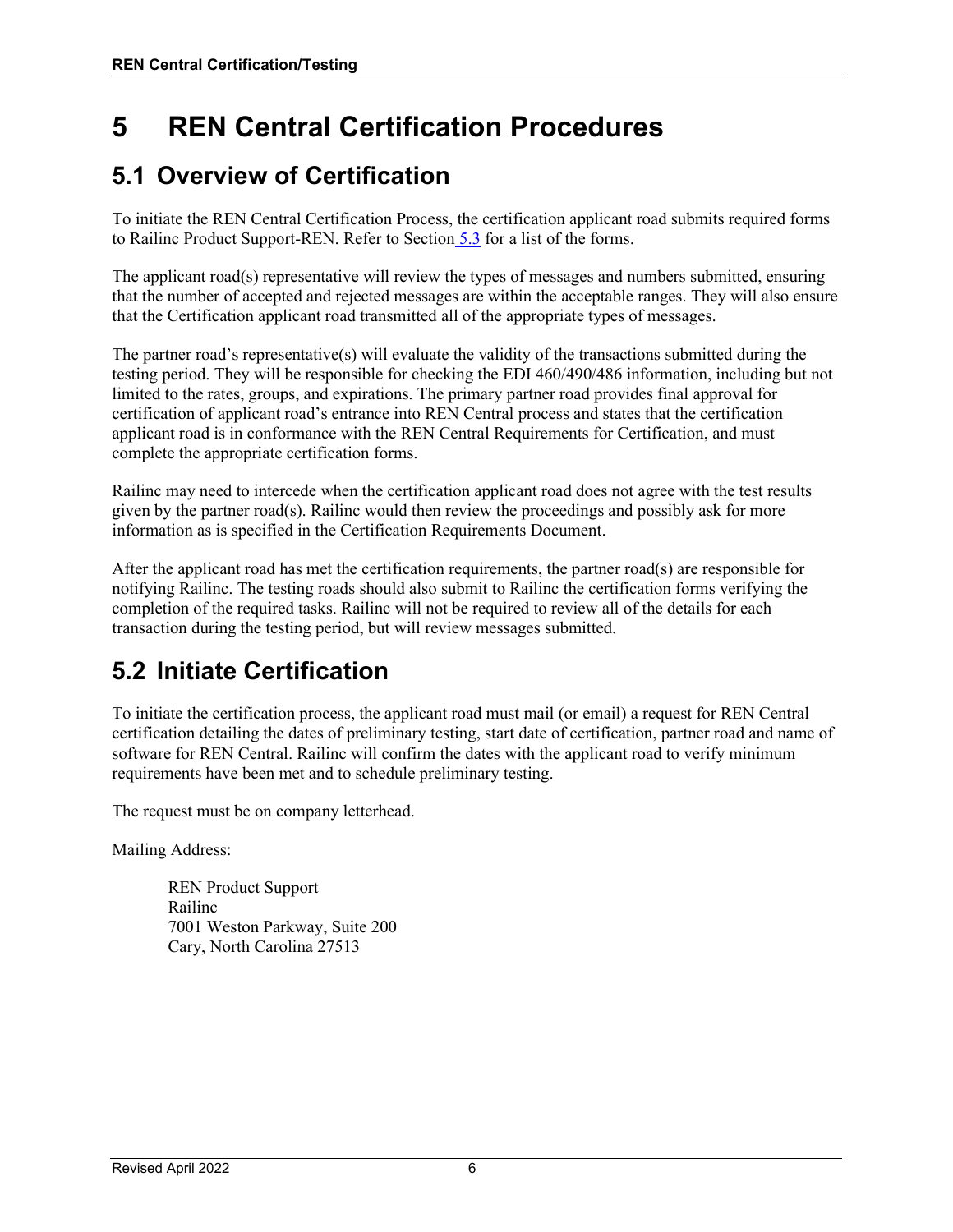### <span id="page-7-0"></span>**5.3 Required Forms for Certification**

These forms must be completed and submitted to Railinc prior to beginning certification with testing roads.

<span id="page-7-2"></span>*Exhibit 1. Required Certification Forms*

| <b>Applicant road Forms</b> (to complete prior to starting certification):       |  |  |  |
|----------------------------------------------------------------------------------|--|--|--|
| Appendix A—Certification Request Form                                            |  |  |  |
| Appendix B—Certification for Data Center Security                                |  |  |  |
| Appendix F—Carrier Contact List Form                                             |  |  |  |
| <b>Partner road Forms</b> (to be completed at the end of certification):         |  |  |  |
| Primary partner road forms to complete:                                          |  |  |  |
| Appendix C—Certification Testing Road Check List                                 |  |  |  |
| Appendix D—Testing/Partner road Approval                                         |  |  |  |
| <b>Railinc Forms:</b>                                                            |  |  |  |
| Appendix E—Industry Notification of Acceptance (After approval by partner roads) |  |  |  |

### <span id="page-7-1"></span>**5.4 Staffing**

Railinc, pursuant to its role as operator of the REN Central computing and communications facility, shall provide such staff as deemed necessary for support of the certification process outlined here. This will include sufficient qualified staff to do table maintenance to enable access to REN Central by newly certified railroads in a timely manner.

Railroad members of certification teams may need to use their own railroad's in-house capabilities and staff support for some phases of the certification evaluation. In addition, certain tests of the applicant railroad will require resources of other railroads. It is expected that all REN participant railroads and applicant railroads will cooperate fully in supporting the certification process.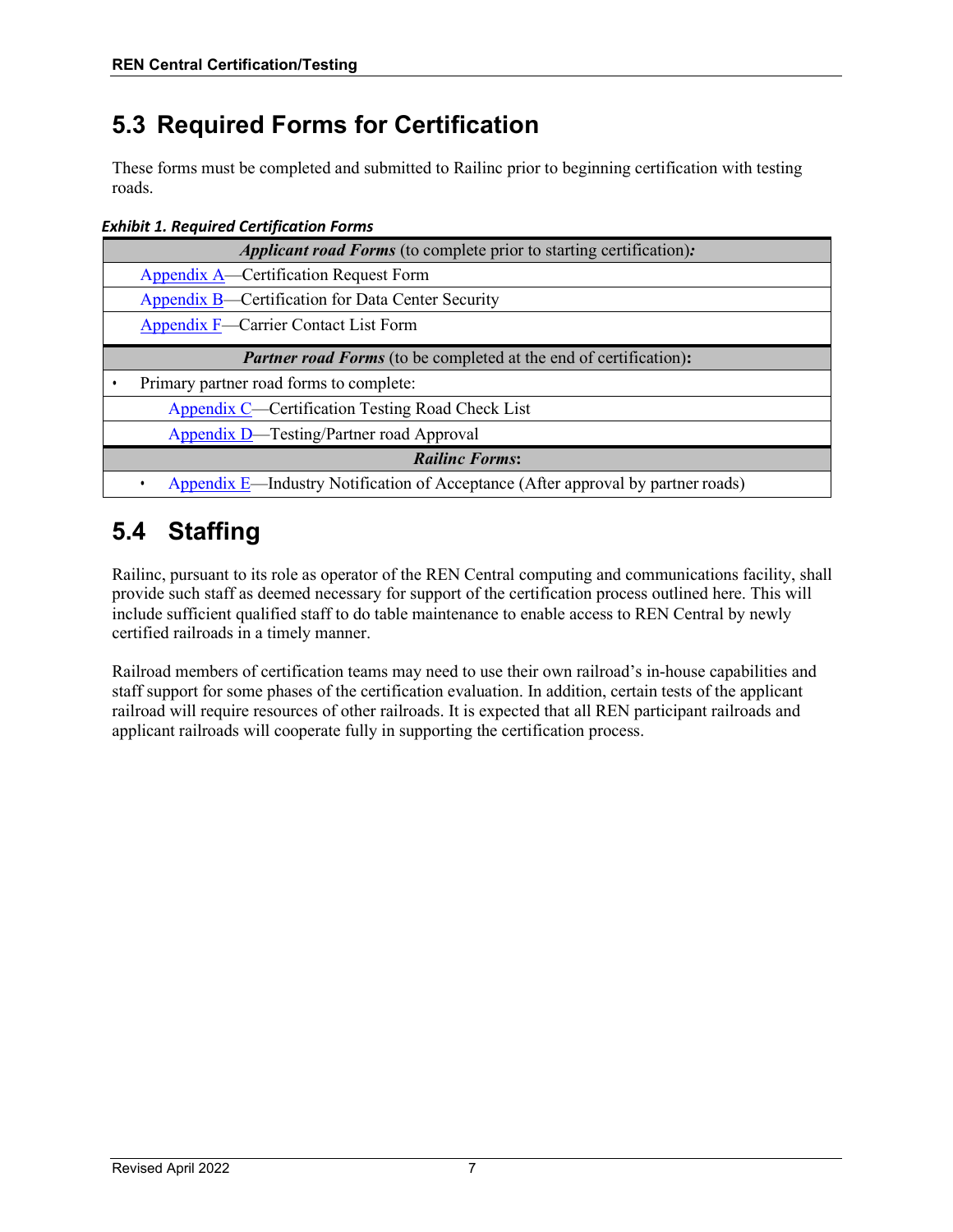# <span id="page-8-0"></span>**6 REN Central Certification Test Requirements and Scenarios**

### <span id="page-8-1"></span>**6.1 REN Central Preliminary Testing**

Preliminary testing is required by the applicant road prior to starting certification. This will establish that a railroad is able to send and receive the pertinent EDI transactions that comprise REN. Moreover, test results must demonstrate that a railroad is able to achieve a level of data quality with respect to data values such as rail station name, junction, and other data subject to Industry Reference File edit checks that supports the error-free objective. All railroads are strongly encouraged to use available Industry Reference Files to avoid REN edit rejections.

The REN Central System provides several mechanisms for testing. Such tests include, but are not limited to:

- 1. Test of communications and account with Railinc.
- 2. Independent test of communication and/or EDI with Railinc using test system region'RICR' (mirror image of production edits).
- 3. Validate IRF data for certification purposes. RICR will validate IRF data againstproduction information.

Railinc's REN Product Support will assist railroads in establishing an account, and in getting permission for use of the RICR carrier test region.

**Bypass Preliminary Testing** – When recertifying or attempting to certify additional SCACs, Carrier/Sender may bypass sections 6.1 and 6.2 of REN Central Certification/Testing if the Carrier/Sender has been previously certified using full REN Central standards. In this scenario roads must be certified on the same software platform that the carrier/sender last used to complete REN Central certification. If software changes accompany the new carrier's certification or current carrier's recertification, then this bypass may not be used.

#### <span id="page-8-2"></span>**6.2 REN Central Preliminary Testing Requirements**

Preliminary testing must be completed prior to certification. Carriers must complete the scenarios to meet the requirements as noted below. The requirements are the minimum required for preliminary testing. Railinc will verify the completion of these requirements prior to applicant road starting certification.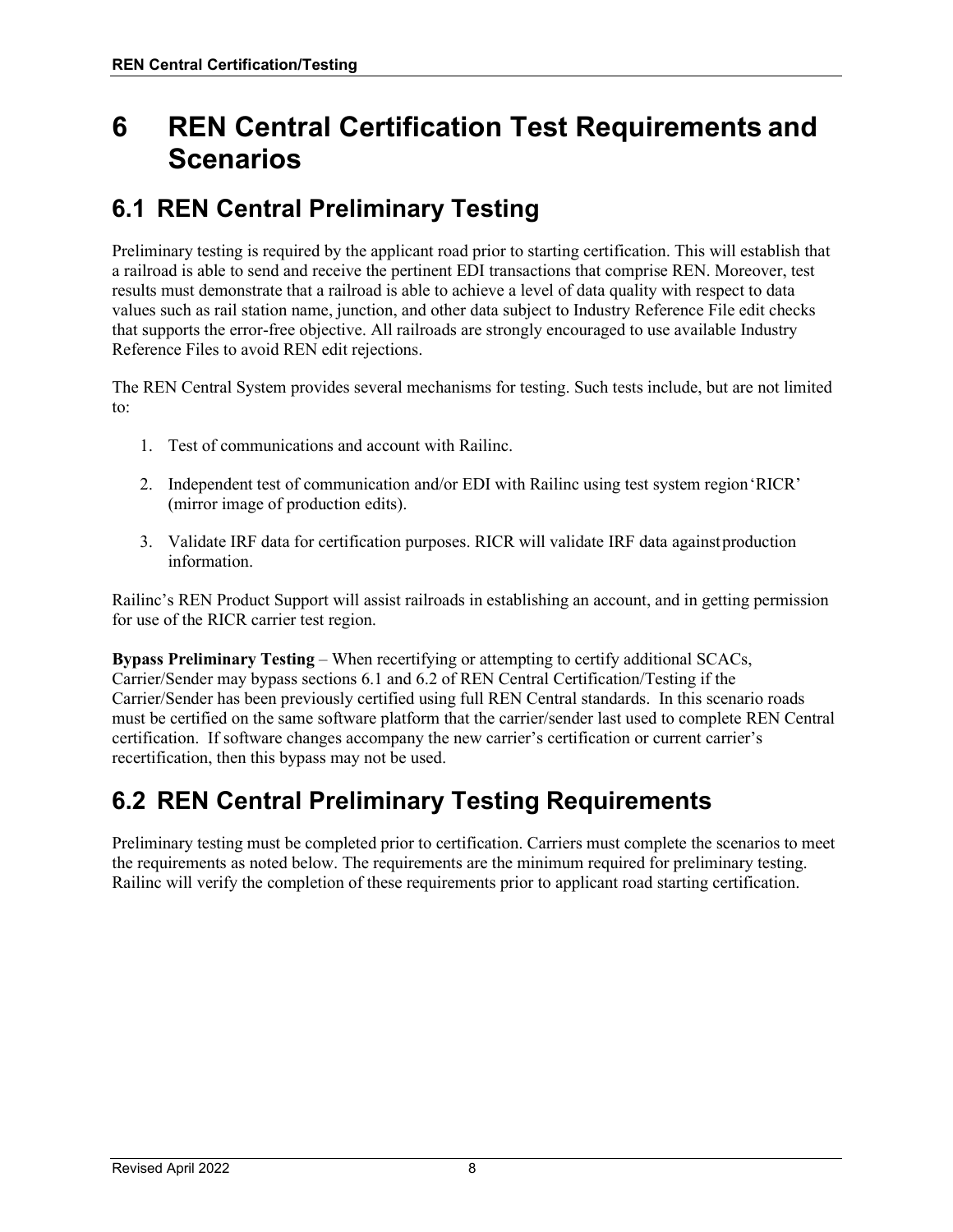|                         | <b>Preliminary</b><br><b>Testing</b>                                                                                                              | <b>Success</b><br><b>Criteria</b>                                | <b>Class I</b><br><b>Test</b><br><b>Volume</b><br><b>Required</b> | Non-<br><b>Class I</b><br><b>Test</b><br><b>Volume</b><br><b>Required</b> | <b>Software</b><br>Change/Comm-<br>unication<br><b>Change Only</b> |
|-------------------------|---------------------------------------------------------------------------------------------------------------------------------------------------|------------------------------------------------------------------|-------------------------------------------------------------------|---------------------------------------------------------------------------|--------------------------------------------------------------------|
| $\mathbf{1}$            | Successfully transmit<br>460 transactions to<br>RICR. Errors should be<br>corrected and/or<br>discussed with Railinc.                             | Validate errors with<br>Railinc                                  | 5                                                                 | 5                                                                         | 5                                                                  |
| $\overline{2}$          | Successfully transmit<br>490 transactions (one<br>of each group type) to<br>RICR. Errors should be<br>corrected and/or<br>discussed with Railinc. | Validate errors with<br>Railinc                                  | $\overline{4}$                                                    | 4                                                                         | 4                                                                  |
| $\overline{\mathbf{3}}$ | Successfully transmit<br>486 transactions to<br>RICR. Errors should be<br>corrected and/or<br>discussed with Railinc.                             | Validate errors with<br>Railinc                                  | 5                                                                 | $\overline{4}$                                                            | 4                                                                  |
| 4                       | Validate IRF data<br>during preliminary<br>testing.                                                                                               | Report<br>discrepancies to<br>Railinc for further<br>discussion. | 5                                                                 | 3                                                                         | $\overline{2}$                                                     |
| 5                       | Successfully transmit<br>997 transactions<br>upon receipt of 46D<br>and 463 messages<br>from REN Central                                          | Validate errors<br>with Railinc                                  | All transmissions<br>from REN Central                             | All transmissions<br>from REN Central                                     | All transmissions from<br><b>REN Central</b>                       |

<span id="page-9-1"></span>*Exhibit 2. REN Central Preliminary Testing Requirements*

## <span id="page-9-0"></span>**6.3 REN Central Certification Requirements**

The tables on the following pages provide requirements for REN Central certification. The right columns represent the test requirements for Class I, Non-Class I, and Non-Class I railroads making software/communication changes.

Test plans must be completed by applicant road prior to beginning certification. Contact Railinc for more information and suggested template(s).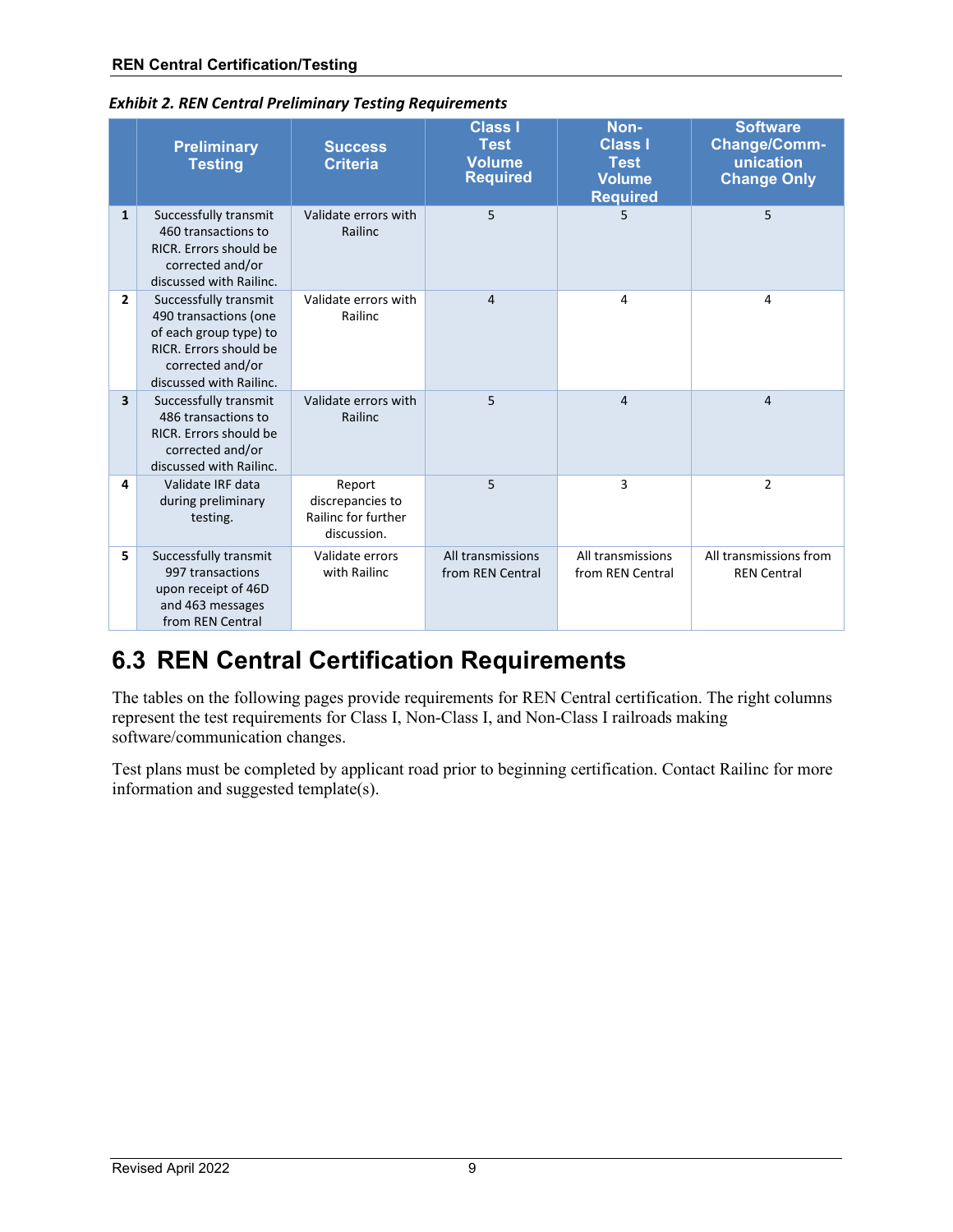#### <span id="page-10-0"></span>**6.4 REN Central Certification Test Requirements**

Note test cases 1 through 4 must be met for all submitted test cases by the certification applicant road. The minimum requirements are noted for each category. Beginning with test case 4, the certification applicant's understanding of REN and its various rules is tested by completing the test cases as noted and approved by the partner road(s).

#### <span id="page-10-1"></span>**6.4.1 REN Central Certification Requirements**

#### <span id="page-10-2"></span>*Exhibit 3. REN Central Certification Requirements*

|                | <b>REN Central</b><br><b>Requirement Test</b>                                                                                                                                                                                                                    | <b>Success Criteria</b>                                                                                                                                | <b>Class I Test</b><br><b>Volume</b><br><b>Required</b>                                                                              | <b>Software Change</b><br>Only                                                                                                      | <b>Recertifying</b><br><b>Carriers</b>                                                          |
|----------------|------------------------------------------------------------------------------------------------------------------------------------------------------------------------------------------------------------------------------------------------------------------|--------------------------------------------------------------------------------------------------------------------------------------------------------|--------------------------------------------------------------------------------------------------------------------------------------|-------------------------------------------------------------------------------------------------------------------------------------|-------------------------------------------------------------------------------------------------|
| $\mathbf{1}$   | <b>Transmit 490 Transaction</b><br>Set without syntax<br>rejection (100% accuracy)                                                                                                                                                                               | 100% 997 Acceptance<br>generated by REN<br>Central<br>Partner road(s) will<br>decide if errors<br>warrant restarting or<br>continuing certification    | 20<br>Transmit at least<br>five of each type<br>of group:<br>Geography,<br>Patron,<br>Commodity, and<br>Shipment<br>Condition        | 10<br>Transmit at least<br>two of each type of<br>group: Geography,<br>Patron,<br>Commodity, and<br>Shipment<br>Condition           | $\overline{4}$<br>1 group per type:<br>STCC, Patron,<br>Geography,<br><b>Shipment Condition</b> |
| $\overline{2}$ | Transmit 460<br><b>Transaction Set without</b><br>syntax rejection (100%<br>accuracy)<br>The volume total count will<br>be dispersed among the<br>following test cases. Any<br>remaining volume total<br>count must be transmitted<br>and pass success criteria. | 100% 997 Acceptance<br>generated by REN<br>Central<br>Partner road(s) will<br>decide if errors warrant<br>restarting or continuing<br>certification    | 25                                                                                                                                   | 15                                                                                                                                  | 4<br>To include the 4<br>groups and diversity<br>of per car rates / per<br>ton rates            |
| 3              | <b>Transmit 486 Transaction</b><br>Set without syntax<br>rejection (100% accuracy).                                                                                                                                                                              | 100% 997 Acceptance<br>generated by REN<br>Central<br>Partner road(s) will<br>decide if errors warrant<br>restarting or continuing<br>certification    | 15<br>Expire 10 rates and<br>5 groups.                                                                                               | 10<br>Expire 8 rates and 2<br>groups.                                                                                               |                                                                                                 |
| 4              | Use RICR for test with<br>connecting or partner<br>railroad(s) that is already<br>certified for REN Central.                                                                                                                                                     | (See tests a-f below)                                                                                                                                  |                                                                                                                                      |                                                                                                                                     |                                                                                                 |
| 4A             | Send 490 message to RICR,<br>using of each group type:<br>Geography, Patron,<br>Commodity, and Shipment<br>Condition                                                                                                                                             | 100% of groups<br>received are<br>reviewed by partner<br>road.<br>Partner and test road<br>must agree that rate<br>data is valid for test<br>purposes. | 20<br><b>Transmit at least</b><br>five of each type<br>of group:<br>Geography,<br>Patron,<br>Commodity, and<br>Shipment<br>Condition | 8<br><b>Transmit at least</b><br>two of each type of<br>group: Geography,<br>Patron,<br>Commodity, and<br><b>Shipment Condition</b> | $\overline{4}$<br>1 group per type:<br>STCC, Patron,<br>Geography,<br><b>Shipment Condition</b> |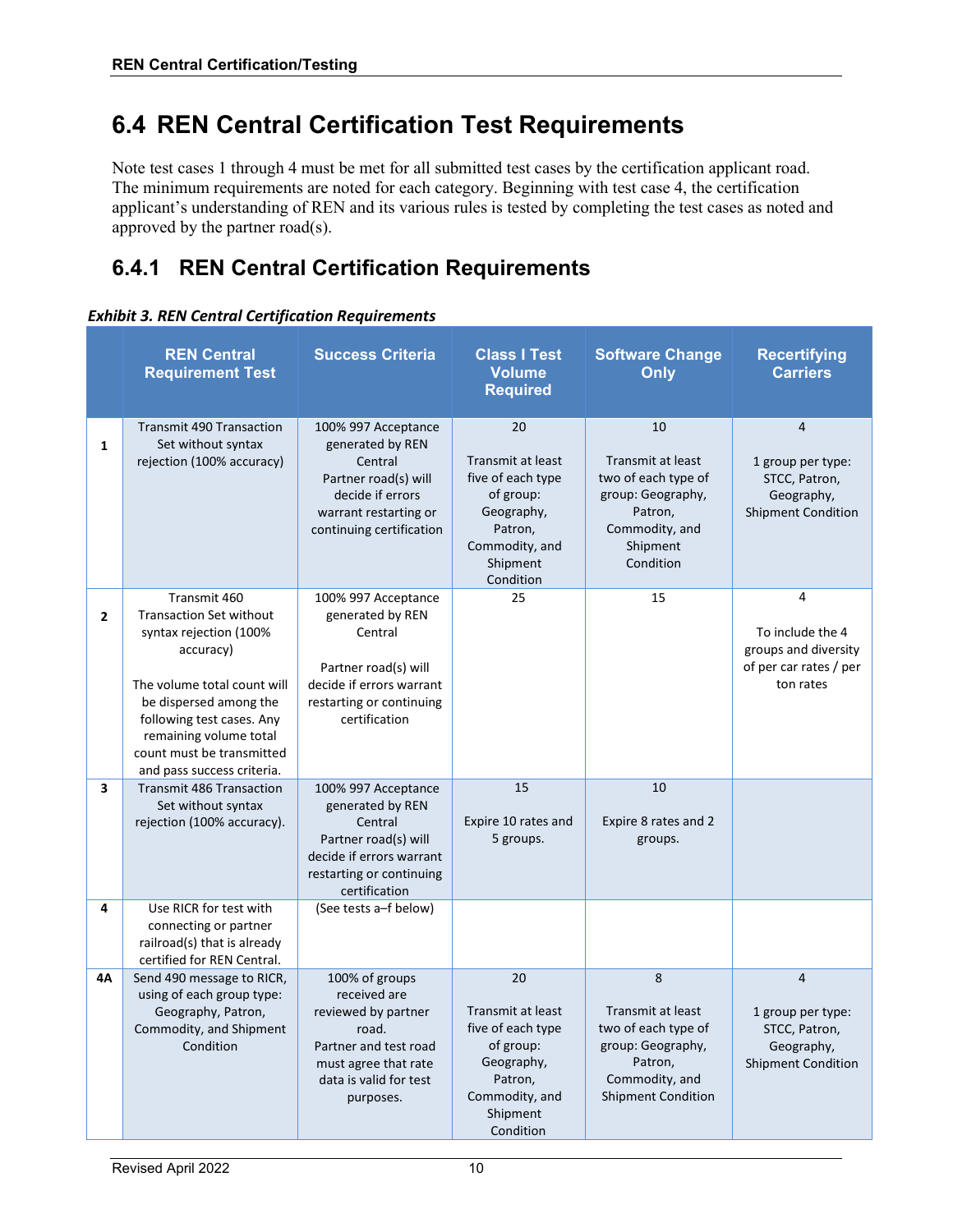#### **REN Central Certification/Testing**

|    | <b>REN Central</b><br><b>Requirement Test</b>                                                                                                                                                             | <b>Success Criteria</b>                                                                                                                              | <b>Class I Test</b><br><b>Volume</b><br><b>Required</b> | <b>Software Change</b><br>Only | <b>Recertifying</b><br><b>Carriers</b>                                                           |
|----|-----------------------------------------------------------------------------------------------------------------------------------------------------------------------------------------------------------|------------------------------------------------------------------------------------------------------------------------------------------------------|---------------------------------------------------------|--------------------------------|--------------------------------------------------------------------------------------------------|
| 4В | Send 460 messages via<br>RICR to partner railroad<br>including references to<br>490 groups where<br>appropriate.<br>Send a diversity of 460s<br>including:<br>Carload rates<br>Per ton rates<br>$\bullet$ | 100% of dockets<br>received are reviewed<br>by partner road.<br>Partner and test road<br>must agree that rate<br>data is valid for test<br>purposes. | 20                                                      | 10                             | 4<br>460 messages sent<br>via RICR - include<br>variety of rates used<br>by road                 |
| 4C | Revise 460 messages and<br>transmit to partner road.                                                                                                                                                      | Revisions for 4b rates<br>sent are received by<br>partner railroad.                                                                                  | At least 5                                              | At least 5                     | $\mathbf{1}$                                                                                     |
| 4D | Revise 490 messages and<br>transmit to RICR                                                                                                                                                               | Revisions for 4a groups<br>sent are receive by<br>partner railroad                                                                                   | At least 5                                              | At least 2                     | $\mathbf{1}$                                                                                     |
| 4E | Send 486 message to RICR<br>to expire rates                                                                                                                                                               | 100% of dockets<br>received are reviewed<br>by partner road.<br>Partner and<br>test road must agree<br>that rate data is valid<br>for test purposes. | At least 10                                             | At least 8                     | $\mathbf{1}$                                                                                     |
| 4F | Send 486 message to RICR<br>to expire groups. This can<br>be acheived by revising the<br>group.                                                                                                           | 100% of dockets<br>received are reviewed<br>by partner road.<br>Partner and<br>test road must agree<br>that rate data is valid<br>for test purposes. | At least 5                                              | At least 2                     | $\mathbf{1}$                                                                                     |
| 5. | Appropriate response is<br>received for all EDI 463<br>messages.                                                                                                                                          | 100% of rail rate<br>replies<br>receive a 997<br>acceptance functional<br>acknowledgement                                                            |                                                         |                                |                                                                                                  |
| 6  | Partner road sends<br>messages to<br>Applicant road in RICR.                                                                                                                                              | (See specific<br>requirements in<br>a-d below)                                                                                                       | 20                                                      | 10                             |                                                                                                  |
| 6A | Partner road send 460<br>messages with groups<br>attached                                                                                                                                                 | Applicant road<br>responses with<br>appropriate message                                                                                              | 10                                                      | $\overline{4}$                 | $\overline{2}$<br>To include groups -<br>Must include all 4<br>groups to ensure<br>compatability |
| 6В | Partner road sends 486<br>messages to expire rates                                                                                                                                                        | Applicant road<br>responses with<br>appropriate message                                                                                              | 5                                                       | 4                              | $\mathbf 1$                                                                                      |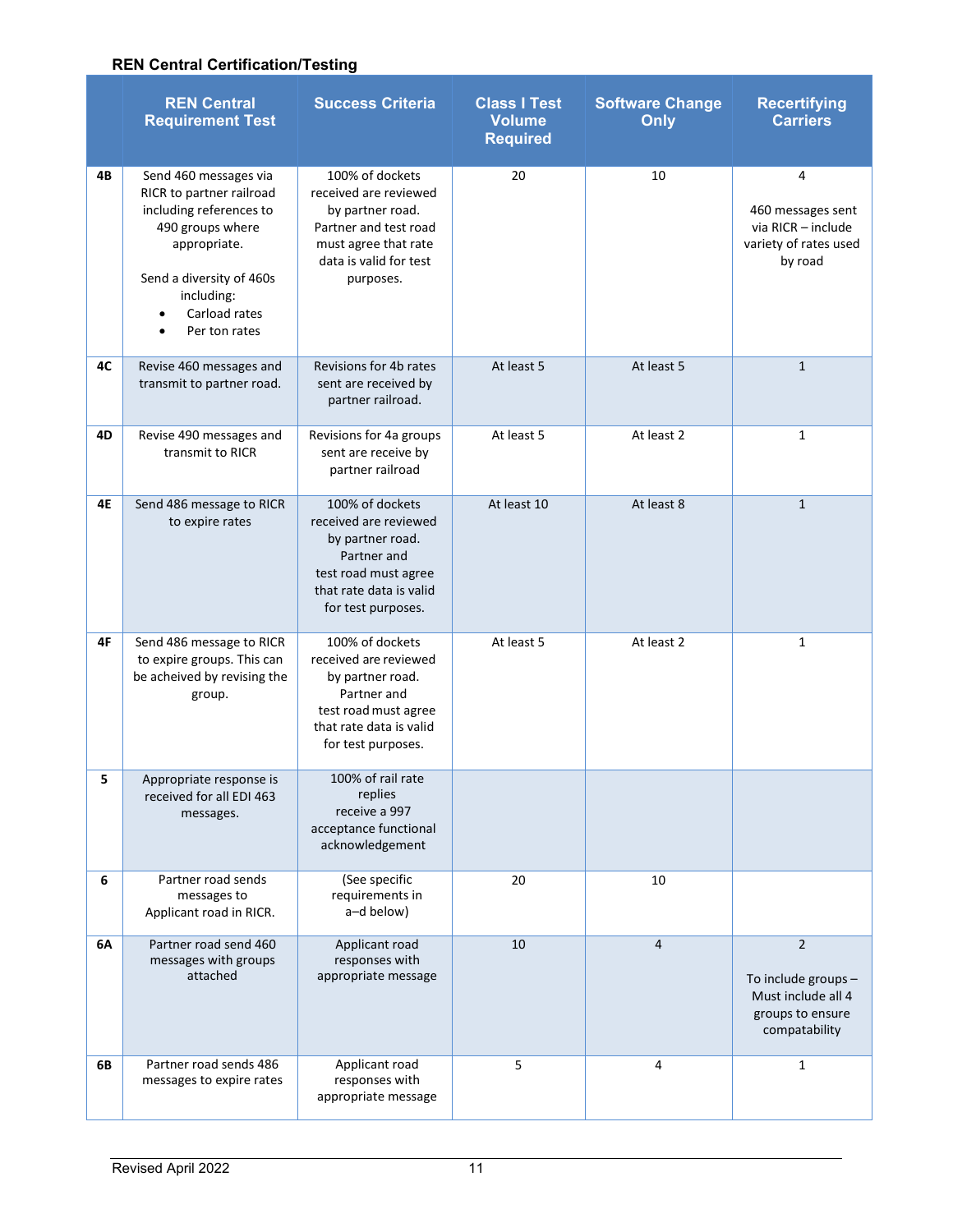#### **REN Central Certification/Testing**

|    | <b>REN Central</b><br><b>Requirement Test</b>                                                             | <b>Success Criteria</b>                                 | <b>Class I Test</b><br><b>Volume</b><br><b>Required</b> | <b>Software Change</b><br>Only | <b>Recertifying</b><br><b>Carriers</b> |
|----|-----------------------------------------------------------------------------------------------------------|---------------------------------------------------------|---------------------------------------------------------|--------------------------------|----------------------------------------|
| 6C | Partner road sends 486<br>messages to expire<br>groups. This can be<br>achieved by revising the<br>group. | Applicant road<br>responses with<br>appropriate message | 5                                                       |                                |                                        |

#### <span id="page-12-0"></span>**6.5 Activating Participation in REN Central**

Upon successful completion of the certification process, the applicant road will be scheduled for an orderly transition into the REN Central process. Roads will become active on the first day of the month. Railinc will issue a formal notification to all REN participating roads, **at least 30 calendar days** prior to the day of implementation, *advising the targeted date of implementation, the applicant road's name and SCAC*. Once the partner roads(s) have approved by the applicant roads admission to REN Central production, Railinc will email notification to the industry *advising date of production implementation, road SCAC, REN Contact Person for road, phone number, email address and full mailing address*.

Railinc's REN Product Support must receive all required REN forms by designated timeline. A copy of the REN Official Forms must be received by the appropriate persons at Railinc before production implementation. Please contact REN Product Support for more details.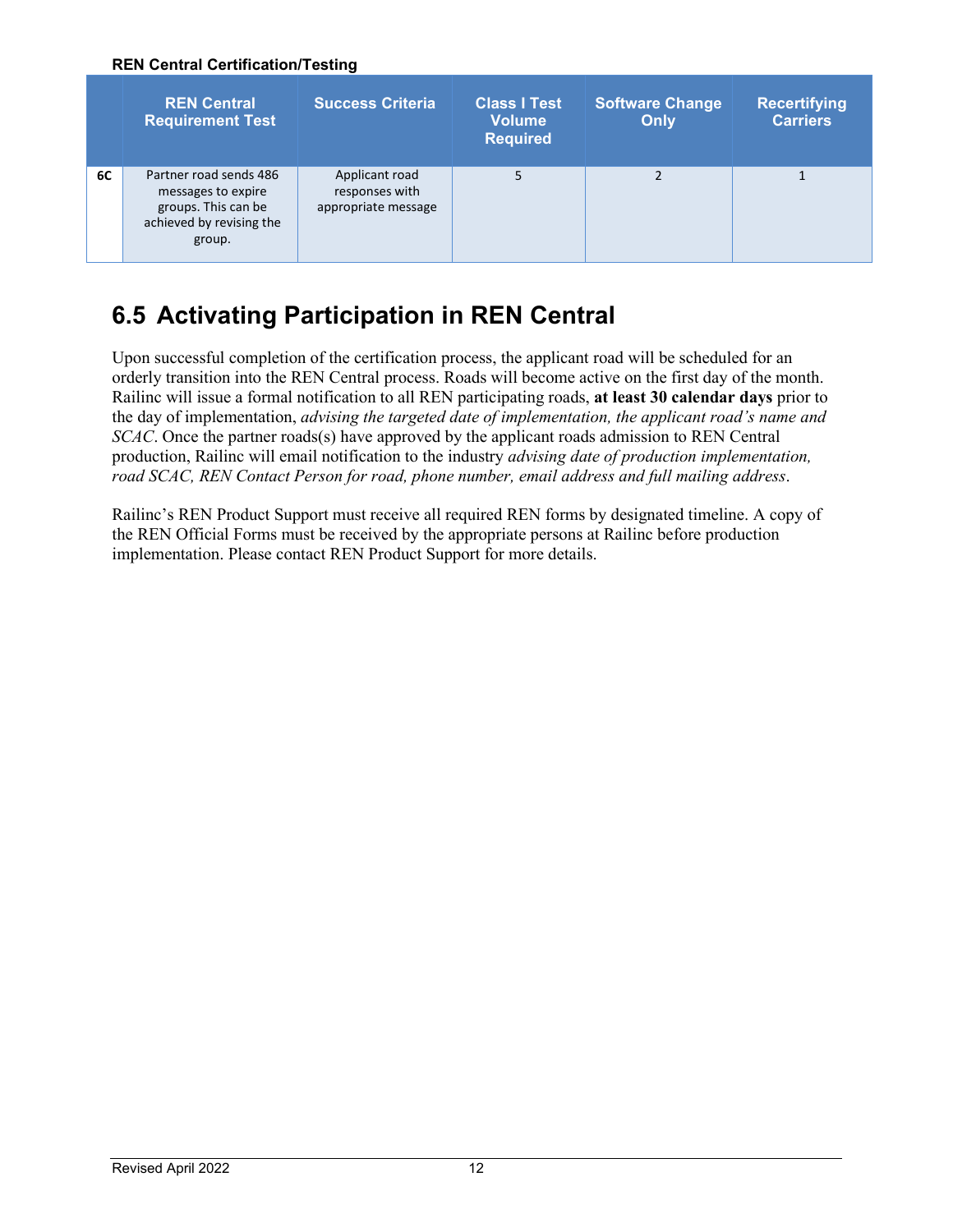

# <span id="page-13-0"></span>**Appendix A Certification Request Form**

|    |                             | Date: $\qquad \qquad$                                                                                                                                                                                                                                                                                   |
|----|-----------------------------|---------------------------------------------------------------------------------------------------------------------------------------------------------------------------------------------------------------------------------------------------------------------------------------------------------|
|    | 1. Railroad:                |                                                                                                                                                                                                                                                                                                         |
|    | 2. SCAC:                    |                                                                                                                                                                                                                                                                                                         |
|    | 3. Location:                |                                                                                                                                                                                                                                                                                                         |
|    |                             |                                                                                                                                                                                                                                                                                                         |
|    |                             |                                                                                                                                                                                                                                                                                                         |
|    |                             | 4. AAR CLASS (Check one): $\Box$ I<br>$\Box$ III                                                                                                                                                                                                                                                        |
|    |                             | 5. Reason for certifying (Check one):<br>Class 1 Railroad - new or existing<br>Non-Class 1 Railroad - A new road name and/or SCAC applying for entrance to REN Central.<br>Software/Communication Change - Existing road/SCAC in REN Central making changes to<br>software or communication to Railinc. |
|    |                             | 6. Are you an Agent (Software Vendor)? $\Box$ No $\Box$ Yes, specify: $\Box$                                                                                                                                                                                                                            |
|    | begin:                      | 7. Date requesting REN Certification to                                                                                                                                                                                                                                                                 |
| 8. | <b>REN Primary Contact:</b> |                                                                                                                                                                                                                                                                                                         |
|    |                             | Name: Name and the set of the set of the set of the set of the set of the set of the set of the set of the set of the set of the set of the set of the set of the set of the set of the set of the set of the set of the set o                                                                          |
|    |                             |                                                                                                                                                                                                                                                                                                         |
|    |                             |                                                                                                                                                                                                                                                                                                         |
|    |                             |                                                                                                                                                                                                                                                                                                         |
|    |                             | Phone: Note and the second contract of the second contract of the second contract of the second contract of the second contract of the second contract of the second contract of the second contract of the second contract of                                                                          |
|    |                             |                                                                                                                                                                                                                                                                                                         |
|    |                             | Fax: $\qquad \qquad \qquad$                                                                                                                                                                                                                                                                             |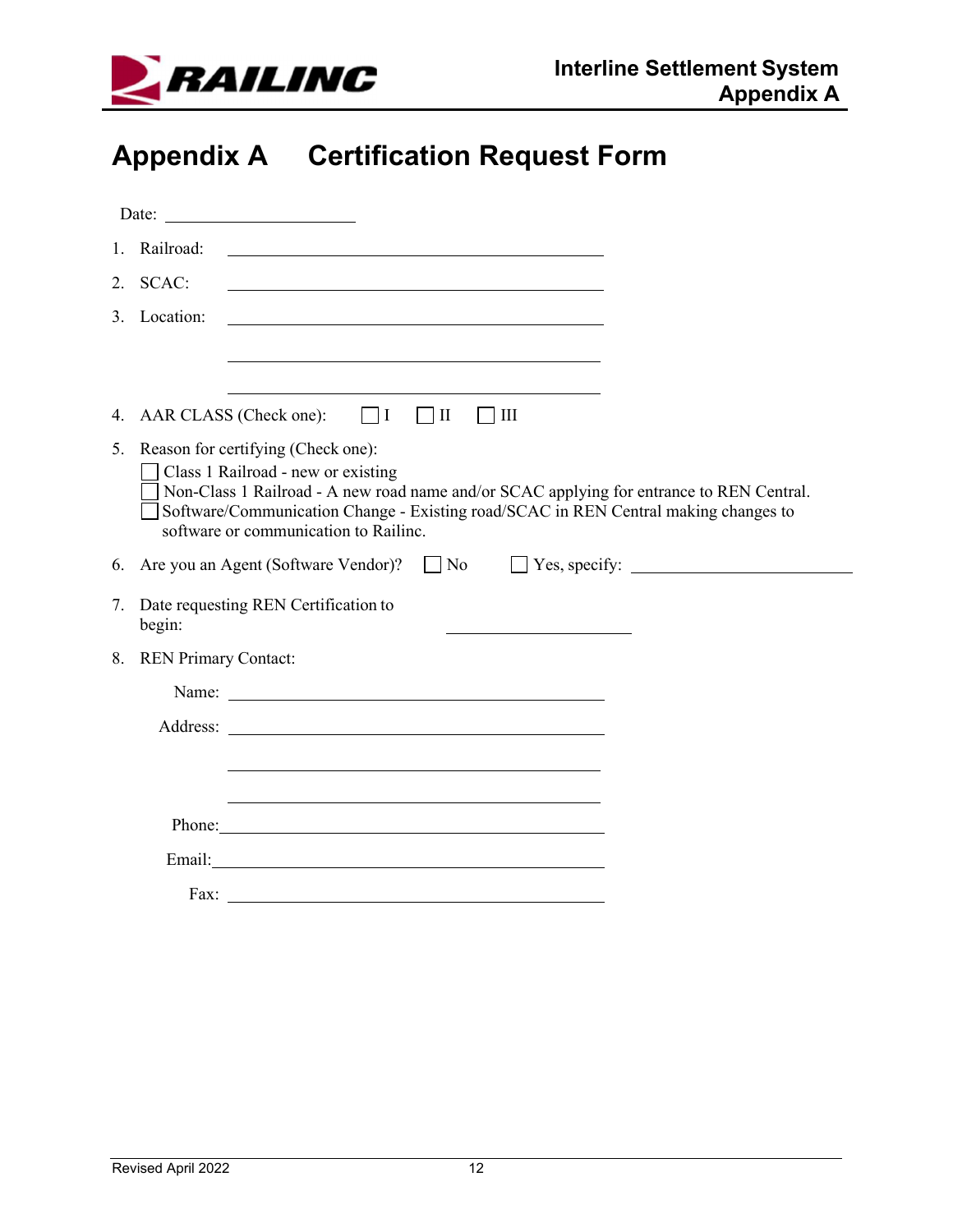

# <span id="page-14-0"></span>**Appendix B Certification for Data Center**

Applicant Railroad:

Print or Type

#### \*\*CONFIRMATION BY APPLICANT RAILROAD\*\*

The undersigned avows that they:

- 1. Are in compliance with industry data center security standards put forth in **any** of the following security frameworks:
	- COBIT [\(www.isaca.org/COBIT/Pages/default.aspx\)](http://www.isaca.org/COBIT/Pages/default.aspx))
	- NIST SP-800 ([http://csrc.nist.gov/publications/PubsSPs.html\)](http://csrc.nist.gov/publications/PubsSPs.html))
	- ISO/IEC 27000 series [\(http://www.27000.org/index.htm\)](http://www.27000.org/index.htm))
- 2. Have in place a recovery and downtime notification process and will follow those processes in case of an outage.
- 3. Agree to pay a fee of \$1,500 within 30 days of receipt of invoice for the REN Central Setup and Certification.

will abide by those Rules.

(Print name of applicant road)

Signed:

Chief Information Officer (CIO) or appropriate authorized officer

Print Name:

Print Title:

(If there is no CIO in your organization, title must be equivalent to the CIO.)

Date: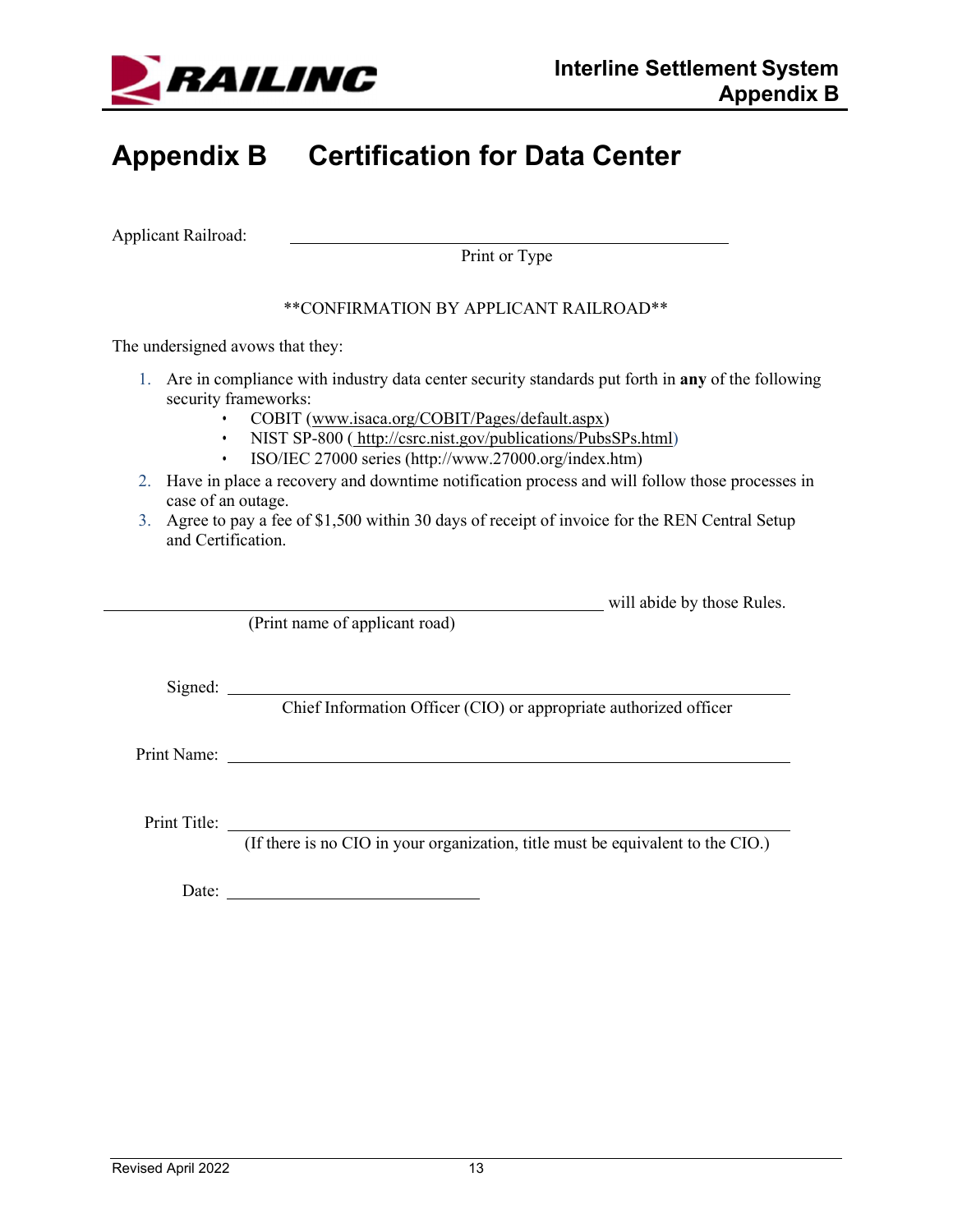

# <span id="page-15-0"></span>**Appendix C Certification Testing Road Check List**

The primary testing/partner road attests that the test and activities listed below have been reviewed and completed for the following:

| Railroad:                                                     |                                                                                                      |                                                      |                            |
|---------------------------------------------------------------|------------------------------------------------------------------------------------------------------|------------------------------------------------------|----------------------------|
| SCAC:                                                         |                                                                                                      |                                                      |                            |
| Tests:<br>$a_{\cdot}$<br>$b$<br>$\mathbf{c}$ .<br>$d$ .<br>e. | Transmit 460 transactions<br>Transmit 490 transactions<br>Revise 460 messages<br>Revise 490 messages | Transmit 486 transactions to expire rates and groups | OK<br>OK<br>OK<br>OK<br>OK |
|                                                               |                                                                                                      | Principal Testing/Partner Contact                    |                            |
|                                                               |                                                                                                      |                                                      |                            |
|                                                               |                                                                                                      |                                                      |                            |
|                                                               |                                                                                                      | Testing Partner                                      |                            |
|                                                               | Date:                                                                                                |                                                      |                            |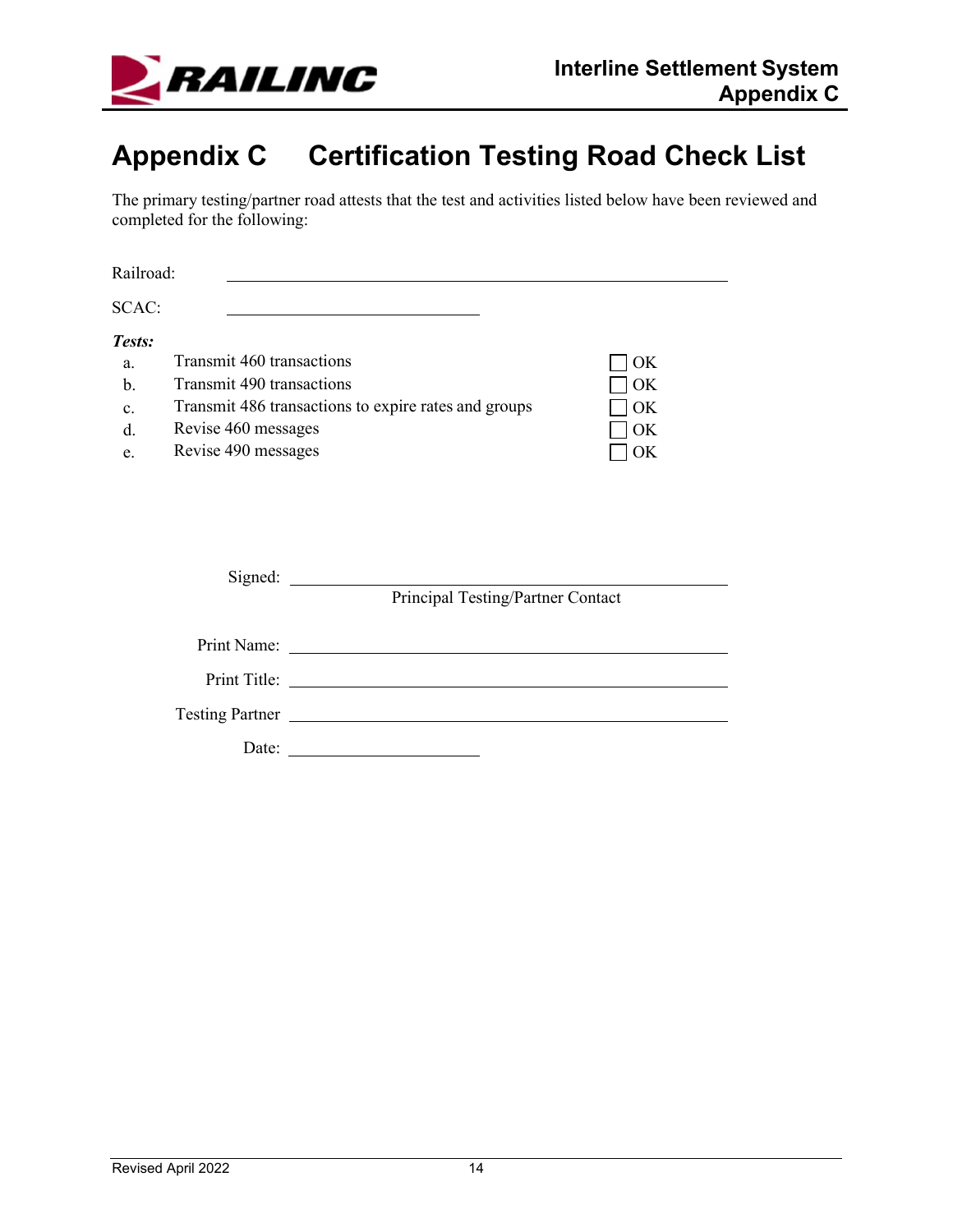

# <span id="page-16-0"></span>**Appendix D Testing/Partner Road Approval**

| Applicant Railroad:           |                                                                                                                                                                                                                                                                                                                                                                                                                              |  |
|-------------------------------|------------------------------------------------------------------------------------------------------------------------------------------------------------------------------------------------------------------------------------------------------------------------------------------------------------------------------------------------------------------------------------------------------------------------------|--|
|                               | Print or Type                                                                                                                                                                                                                                                                                                                                                                                                                |  |
| Testing/<br>Partner Railroad: | Secondary<br>Primary<br>$\mathbf{1}$                                                                                                                                                                                                                                                                                                                                                                                         |  |
|                               | **CONFIRMATION BY TESTING RAILROAD**                                                                                                                                                                                                                                                                                                                                                                                         |  |
|                               | The undersigned verifies that the applicant railroad successfully completed bilateral testing of the Rate<br>EDI Network (REN) Central application with the testing/partner railroad as detailed in the REN Central<br>Certification Manual. The above named applicant railroad has been accepted for processing in the<br>production environment or change in software/communication in production REN Central application. |  |
|                               |                                                                                                                                                                                                                                                                                                                                                                                                                              |  |
|                               | <b>Testing/Partner Contact</b>                                                                                                                                                                                                                                                                                                                                                                                               |  |
|                               | Print Name: Name: Name: Name: Name: Name: Name: Name: Name: Name: Name: Name: Name: Name: Name: Name: Name: Name: Name: Name: Name: Name: Name: Name: Name: Name: Name: Name: Name: Name: Name: Name: Name: Name: Name: Name:                                                                                                                                                                                                |  |
|                               |                                                                                                                                                                                                                                                                                                                                                                                                                              |  |
|                               |                                                                                                                                                                                                                                                                                                                                                                                                                              |  |
|                               |                                                                                                                                                                                                                                                                                                                                                                                                                              |  |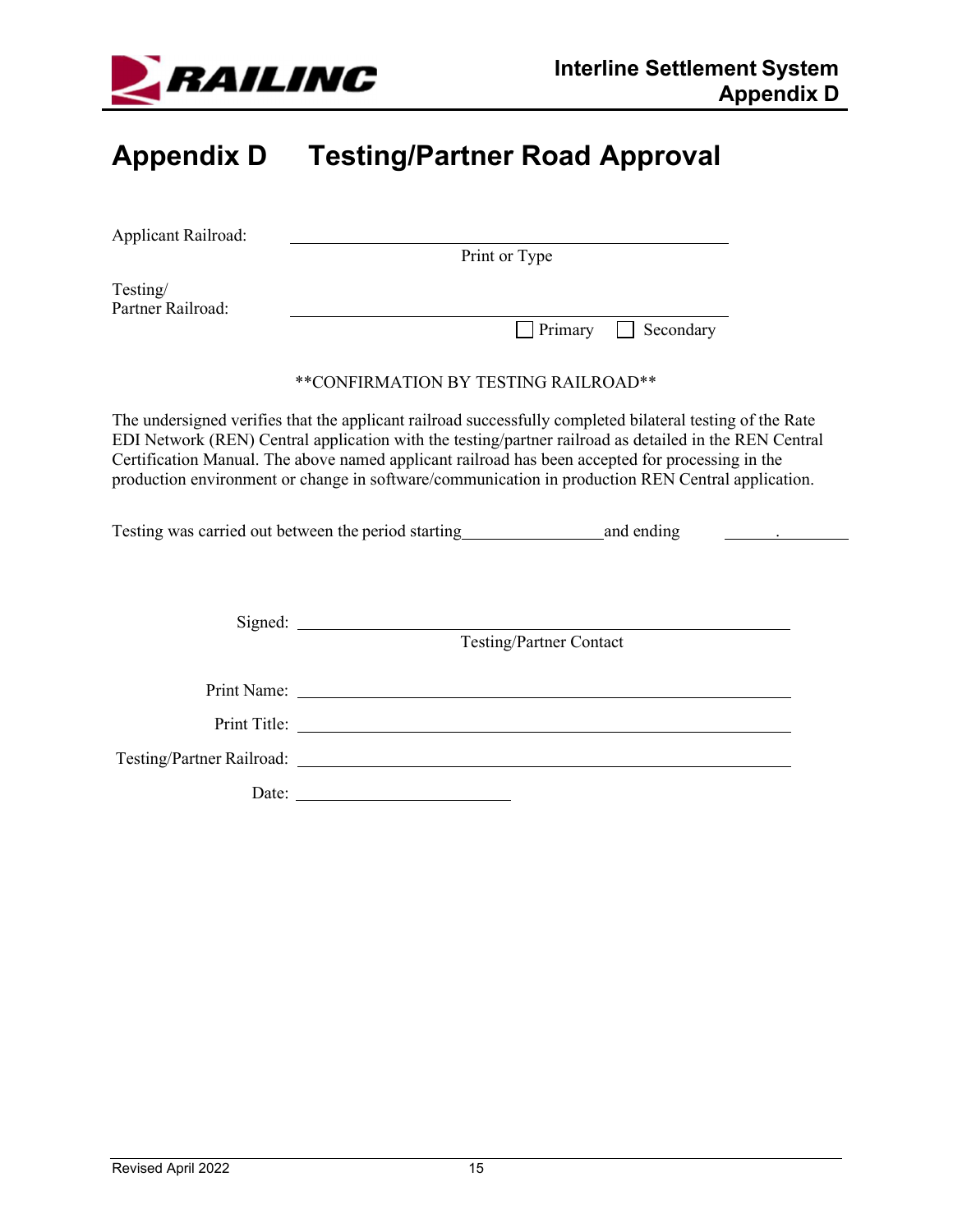

# <span id="page-17-0"></span>**Appendix E Industry Notification of Acceptance**

| Railroad:                                                                                                                                                                                                                                                                                |                       |                                                                                                                                                                                                                                                                           |                                                                                                                                                                                                                               |  |
|------------------------------------------------------------------------------------------------------------------------------------------------------------------------------------------------------------------------------------------------------------------------------------------|-----------------------|---------------------------------------------------------------------------------------------------------------------------------------------------------------------------------------------------------------------------------------------------------------------------|-------------------------------------------------------------------------------------------------------------------------------------------------------------------------------------------------------------------------------|--|
| SCAC:                                                                                                                                                                                                                                                                                    |                       |                                                                                                                                                                                                                                                                           |                                                                                                                                                                                                                               |  |
| Location:                                                                                                                                                                                                                                                                                |                       | <u> 1989 - Johann Stoff, deutscher Stoffen und der Stoffen und der Stoffen und der Stoffen und der Stoffen und der</u>                                                                                                                                                    |                                                                                                                                                                                                                               |  |
|                                                                                                                                                                                                                                                                                          |                       |                                                                                                                                                                                                                                                                           |                                                                                                                                                                                                                               |  |
| The above named railroad has been certified for processing in the production environment or<br>software/communication change in Rate EDI Network (REN) Central application. They will start<br>transmitting with the REN Central system in a production mode beginning with the first of |                       | <u> 1989 - Andrea Stadt Britain, amerikansk politik (* 1958)</u>                                                                                                                                                                                                          |                                                                                                                                                                                                                               |  |
| $(month),$ $(year).$                                                                                                                                                                                                                                                                     |                       |                                                                                                                                                                                                                                                                           |                                                                                                                                                                                                                               |  |
| Email notification will be sent to all REN participants after all required forms and information is received<br>by Railinc.                                                                                                                                                              |                       |                                                                                                                                                                                                                                                                           |                                                                                                                                                                                                                               |  |
|                                                                                                                                                                                                                                                                                          |                       | Signed: <u>contract and contract and contract and contract and contract and contract and contract and contract and contract and contract and contract and contract and contract and contract and contract and contract and contr</u><br>Railine REN Certification Contact |                                                                                                                                                                                                                               |  |
|                                                                                                                                                                                                                                                                                          |                       |                                                                                                                                                                                                                                                                           | Print Name: University of the Contract of the Contract of the Contract of the Contract of the Contract of the Contract of the Contract of the Contract of the Contract of the Contract of the Contract of the Contract of the |  |
|                                                                                                                                                                                                                                                                                          |                       |                                                                                                                                                                                                                                                                           |                                                                                                                                                                                                                               |  |
|                                                                                                                                                                                                                                                                                          | Date: $\qquad \qquad$ |                                                                                                                                                                                                                                                                           |                                                                                                                                                                                                                               |  |
|                                                                                                                                                                                                                                                                                          |                       |                                                                                                                                                                                                                                                                           |                                                                                                                                                                                                                               |  |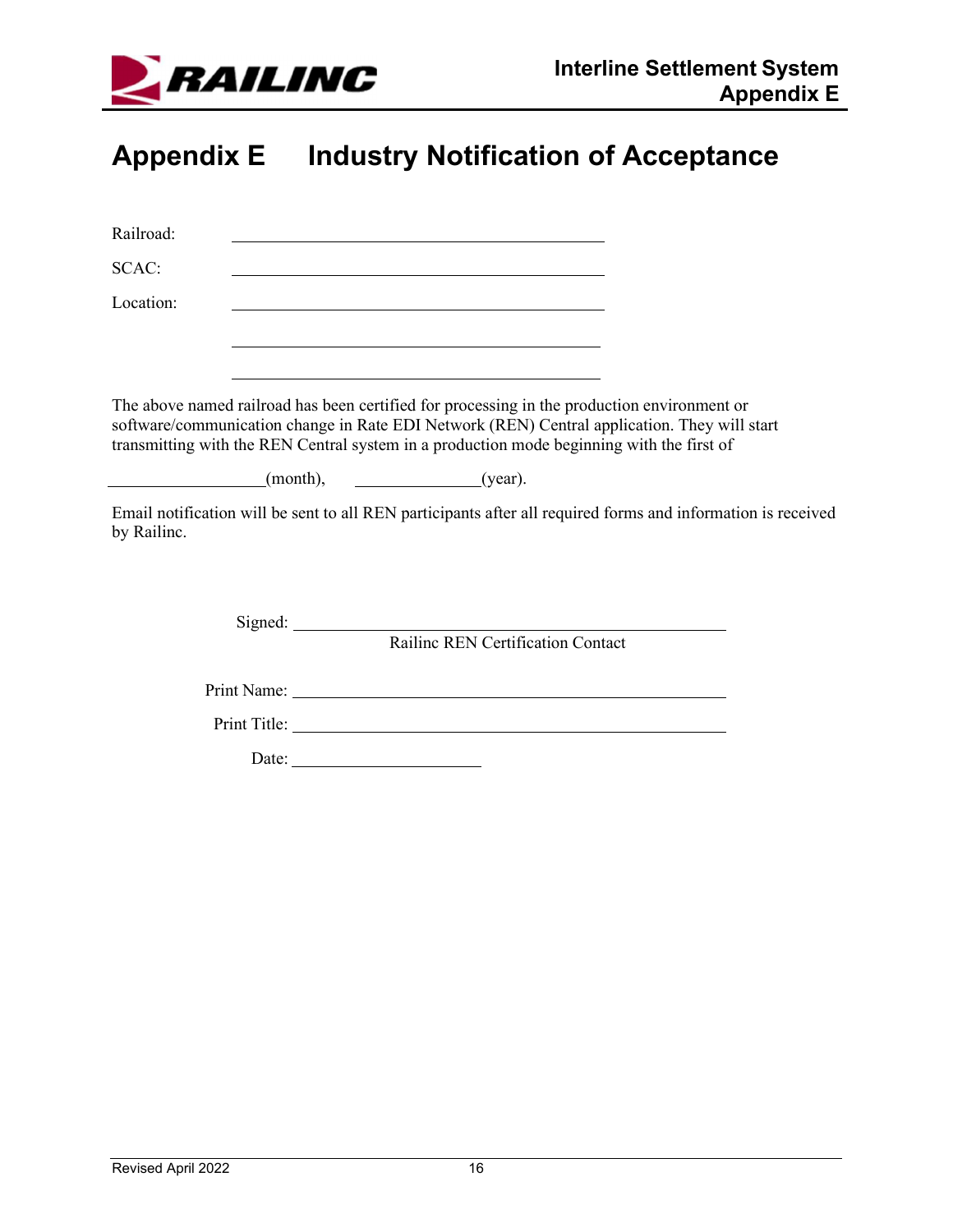

# <span id="page-18-0"></span>**Appendix F Carrier Contact List Form**

The following individuals should be contacted for problem resolution:

| Railroad:                                     | <u>Date:</u> <u>Date:</u> <u>Date:</u> 2004                                                                                                                                                                                          |  |
|-----------------------------------------------|--------------------------------------------------------------------------------------------------------------------------------------------------------------------------------------------------------------------------------------|--|
|                                               |                                                                                                                                                                                                                                      |  |
| Name:                                         |                                                                                                                                                                                                                                      |  |
|                                               | Title:                                                                                                                                                                                                                               |  |
| Phone:                                        |                                                                                                                                                                                                                                      |  |
| Name:                                         |                                                                                                                                                                                                                                      |  |
|                                               |                                                                                                                                                                                                                                      |  |
| Phone:                                        |                                                                                                                                                                                                                                      |  |
| Name:                                         |                                                                                                                                                                                                                                      |  |
|                                               | Title: <u>the contract of the contract of the contract of the contract of the contract of the contract of the contract of the contract of the contract of the contract of the contract of the contract of the contract of the co</u> |  |
| Phone:                                        |                                                                                                                                                                                                                                      |  |
| Name:                                         |                                                                                                                                                                                                                                      |  |
|                                               | Title: <u>the contract of the contract of the contract of the contract of the contract of the contract of the contract of the contract of the contract of the contract of the contract of the contract of the contract of the co</u> |  |
| Phone:                                        |                                                                                                                                                                                                                                      |  |
|                                               |                                                                                                                                                                                                                                      |  |
| *Emergency Contact-Nights, Weekends, Holidays |                                                                                                                                                                                                                                      |  |
|                                               |                                                                                                                                                                                                                                      |  |
|                                               | Title:                                                                                                                                                                                                                               |  |
| Phone:                                        | Fax:<br><u> 1977 - John Stein, Amerikaansk kanton (</u>                                                                                                                                                                              |  |